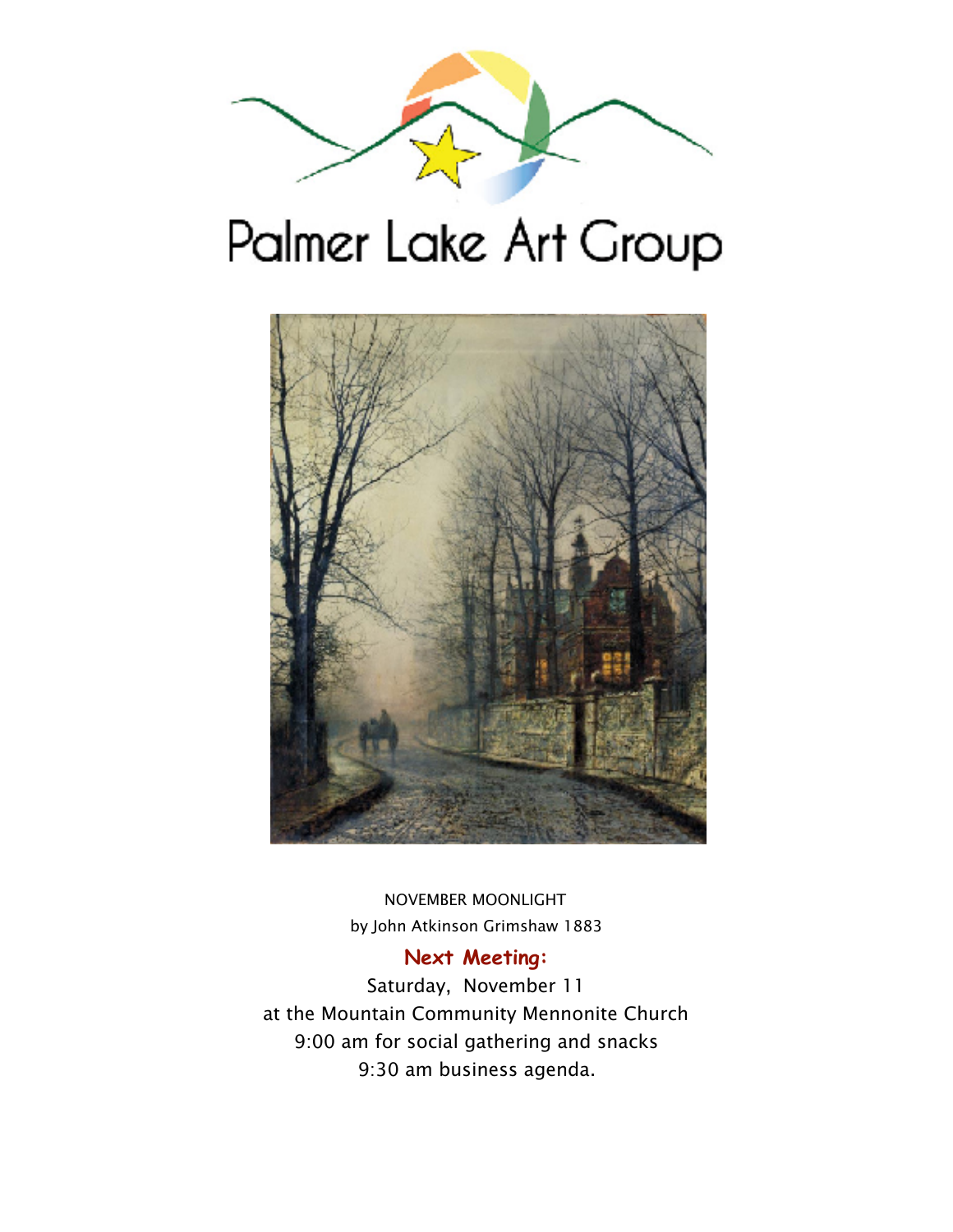## **Agenda:**

Welcome members and guests Thanks to those who provided refreshments Sunshine committee report Approve minutes from September Treasurer's report Brief Financial Update Christmas Luncheon Nominations for the New Board Other Business Bob Zettler Demo on Illustration



Irene Pallon 11/3 Tsilla Reyner 11/16

# **Note from the President:**

Selection for the Board of Officers is coming up and, fortunately, all but the treasurer's position will be filled by the existing officers. That being said, we need someone to step up to the plate and be our Treasurer for 2018. If you have thought of serving on the board, here is the perfect opportunity.

## **Member News**

## From Susan Arnold

I have enjoyed my time as treasurer, but have held this position for two years now and feel it is time to turn this over to someone else.

The treasurer's job is to maintain the checking and savings accounts, pay bills and make deposits, and to submit a treasurer's report each month at the members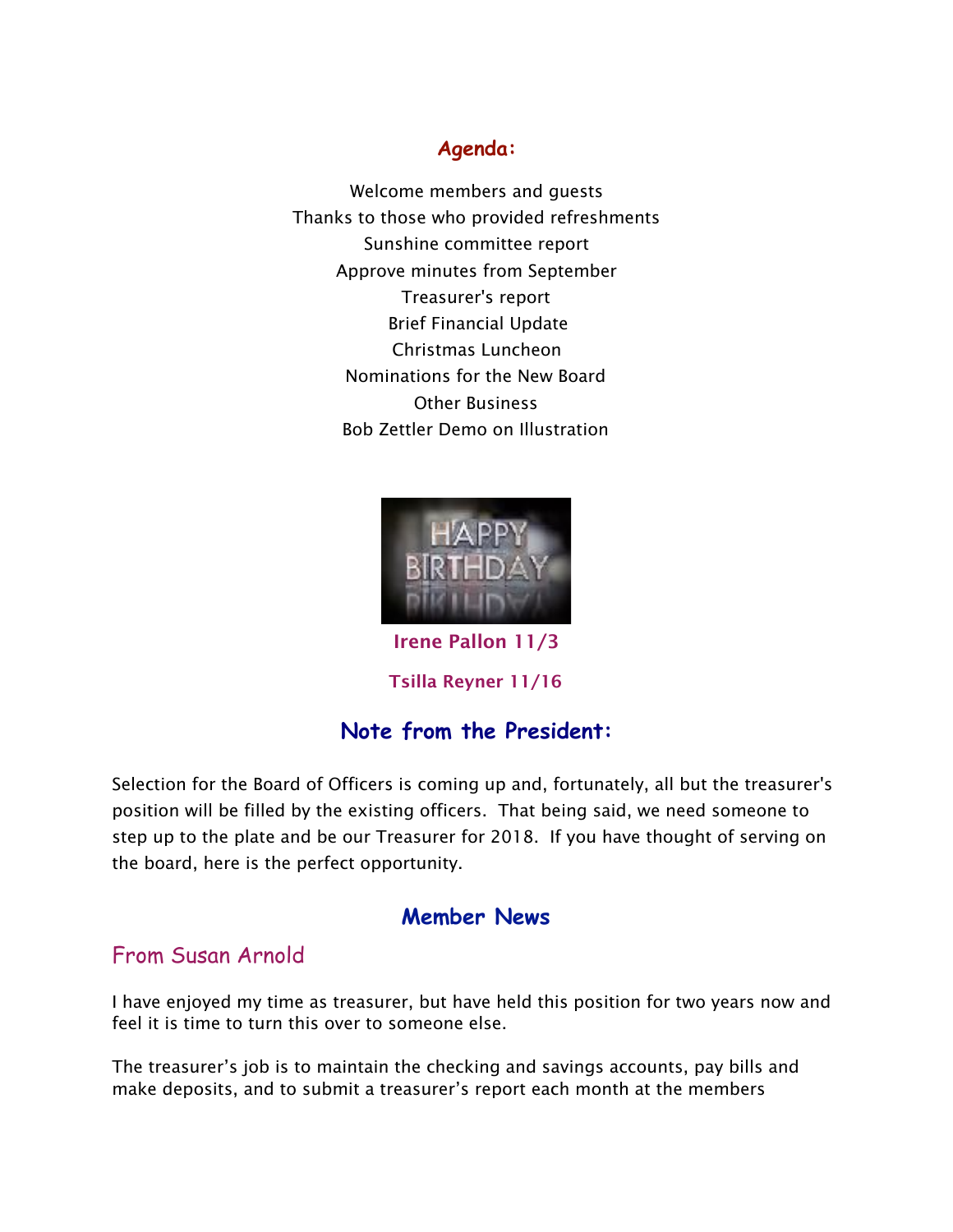meeting. The amount of time is variable depending on activities, with some months only having one or two checks to write. The format of the treasurer's report is simple, and just requires changing the amounts each month. There is also a format for the various show reports, again just requiring changes to the amounts to prepare.

## From Jim Sawatzki

I'd like to invite all members to my video showings of THE STAR on SUNDANCE Sunday November 12 , at the Monument Library 2pm November 16th 7pm Palmer Lake Town Hall. Light refreshments will be served. This film 1st showed on PBS this past June. Hope many of you can make it.

Diane has two book signings for her new sequel "Manyhorses Traveling" Saturday November 25, Covered Treasures Bookstore 11am - 1pm Sunday December 3rd 2pm at Monument Library, signing & reading.

## From Tsilla Reyner

Gleneagle Women's Club art and craft fair . Friday , November 17 . 10-3 pm . Holly Trinity Church . 13990 Gleneagle Drive . Bruni , Margarete , Evelina and Tsilla are participating in the fair

## From Marcia Edwards

If you want the Winter Show Entry Form sent to you in a Word Document for printing, please email me and I will send it directly to you. Mail Chimp, the web site from which this newsletter is generated, does not allow attachments.

Marcy [m.m.edwardsthepainter@gmail.com](mailto:m.m.edwardsthepainter@gmail.com)

## **OCTOBER 2017 MINUTES:**

The meeting was called to order at 9:35 am by President, Jim Sawatzki. Other Board members present were: Marci Edwards & Irene Pallon filling in for Susie Arnold and Carolyn Stolz. There were 11 members in attendance.

Thanks was given to Irmi Knoth and Irene Pallon for today's refreshments.

Welcome New Members: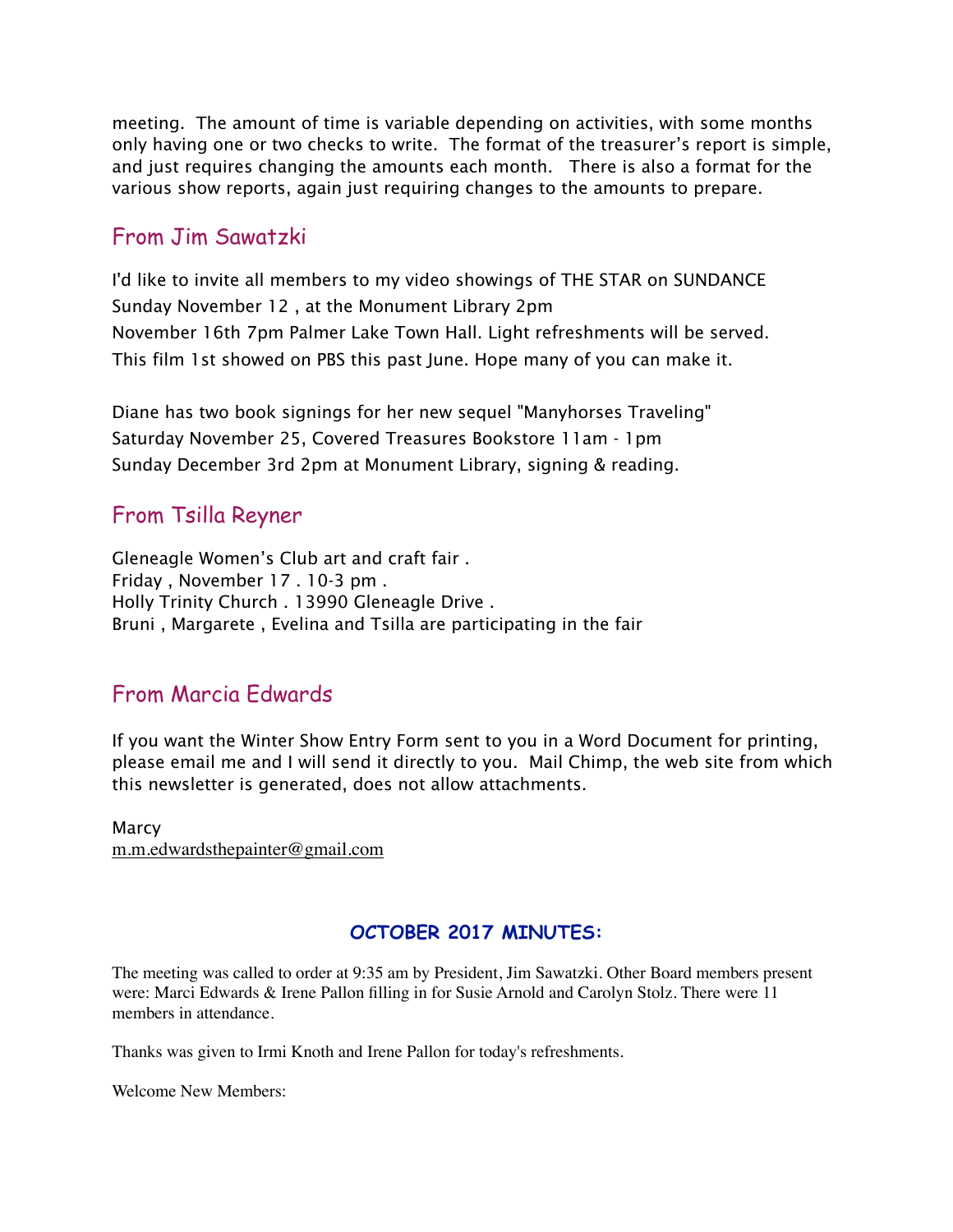Don Goodman: Don moved to this area 3 months ago. He is a screen writer; has written children's book; is a photographer and artist. He heard about PLAG by going online.

Bonnie Sands: Bonnie joined PLAG in September. She will join Lynn Roth to be on the agenda for a scheduled Art Committee meeting sometime in January 2018 to discuss ways to attract local art students. As a former art teacher in D- 38, Bonnie's input will be most valuable.

Programs coming up: November: Bob Zettler - Sketch-booking To be rescheduled: Linda Roberts - Fabric Art

Sunshine Committee Report:

John DeFrancesco reminded everyone that he and Irene need members' input if they have news about any of our members. Irene sent a card of encouragement to Wilhelmina Steenburgen upon the news of her impending surgery this month. Irene also sent a "welcome" e-mail to new member, Don Goodman.

September Minutes approved. Motion was made by Marci Edwards seconded by Irmi Knoth.

| Treasurer's Report, as of September 2017: |                               |           |  |
|-------------------------------------------|-------------------------------|-----------|--|
| Savings                                   | Beginning balance \$45,437.98 |           |  |
|                                           | Ending balance                | 45,437.98 |  |
| Checking                                  | Beginning balance \$10,542.51 |           |  |
|                                           | Deposit*                      | 315.00    |  |
|                                           | Expenses                      | 2,843.54  |  |
|                                           | Ending balance                | 8,123.97  |  |

\*new member \$25, Craft fair \$290

EXPENSES:  $MCMC = 100$ , Craft Fair refunds (Heather Snyder) = 120.00 Printing  $= 13.54$ Scholarship  $=$  \$2500  $Total = 2843.54$ 

Note: craft fair revenue to date  $= 2715.00 - 470.94 = 2244.06$  (there are still some missing receipts to pay)

Submitted by Susie Arnold, Treasurer

Treasurer's Report for September 2017 approved.

Vice President's Report: No report.

Budget/Finance and Gallery Committees Report:

John DeFrancesco stated there have been endless challenges with small banks to establish an investment account with meaningful returns for PLAG. Lynn Roth added that more needs to be done in 2018 to explore investment options for PLAG. Jim Sawatzki confirmed that People's Bank is where we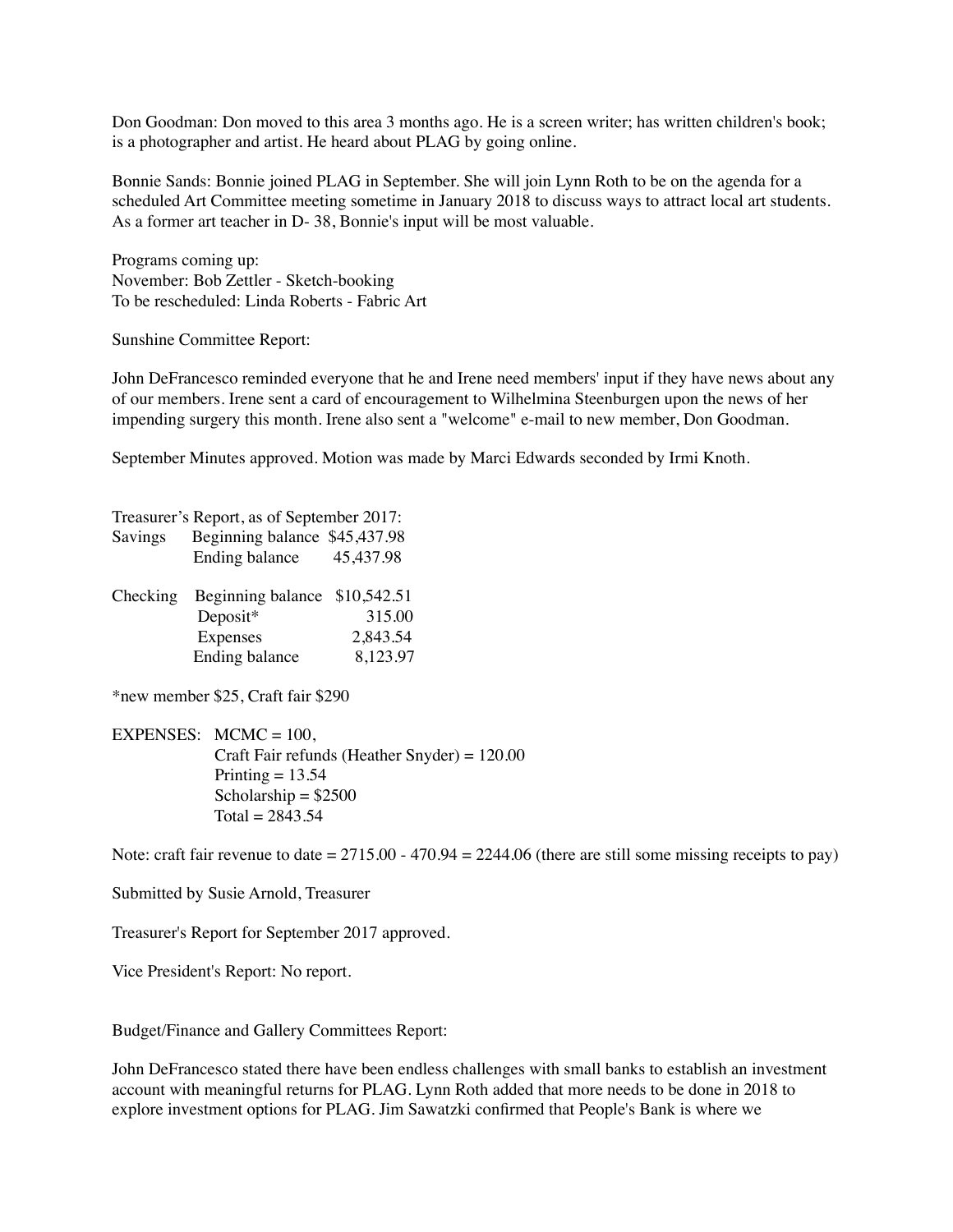established both a savings and checking account for PLAG. PLAG will continue these accounts there for 2018. Jim stated that more can be done to fix the hurdles so that small banks don't push back, allowing us to shelter our small savings in an investment fund. He offered to have a discussion with People's Bank.

#### FALL CRAFT SHOW REPORT:

Evalina Stoyanova reported that there were 23 vendors this year. To be fair, she suggests that next year we need to cap our vendors to 23 in count as the town hall is limited to 23 tables.

Thanks was given to all involved in making this event profitable for PLAG...from the Firefighters next door who helped lift tables to the greeters who welcomed each guest. Our new website makes all the difference and Lynn Roth was thanked for his efforts.

Vendor feedback on overall sales was mixed 50/50 with some doing very well and others not so good. Evalina commented that foot traffic was better than last year, yet there could still be improvement. John DeFrancesco suggested that many other art events competing on the calendar may have contributed to slower foot traffic. Irene Pallon stated that attendee feedback on publicity was mixed 50/50 with some saying they read about it and some saying they saw us online. Irene and Evalina confirmed that seeing a profit for PLAG over last year is welcome news. Jim singled out Evalina and the group applauded her for doing such a great job for the second year in a row as Chair of the Craft Fair.

#### ANNOUNCEMENTS:

#### Treasurer 2018:

Susie Arnold will be stepping down as the PLAG Treasurer in 2018. PLAG is looking for a new volunteer who can serve in this position for 2018. Jim Sawatzki reminded everyone that he cannot serve as both President and Treasurer in accordance with our by-laws. It should be noted that Susie Arnold has worked tirelessly, filling a lot of positions for PLAG, over a number of years.

#### Monthly Meetings:

Our monthly meetings will continue at MCMC on the 2nd Saturday at 9:00 am. There are new tenants using the upstairs at the same time on Saturdays. The

upstairs area will be closed off for our use. For this reason, Linda Roberts needed to postpone today's workshop. She will reschedule the workshop at a later date.

#### December Luncheon:

Marci Edwards reports that, once again, we will be having this event at Bella Panini . Expect more information on this at our November meeting.

Jim Sawatzki stated that it is always a fun way to get to know each other better and experience the very fun gift exchange game. It's always nice to meet some of our member spouses at this event.

#### ANNOUNCEMENTS: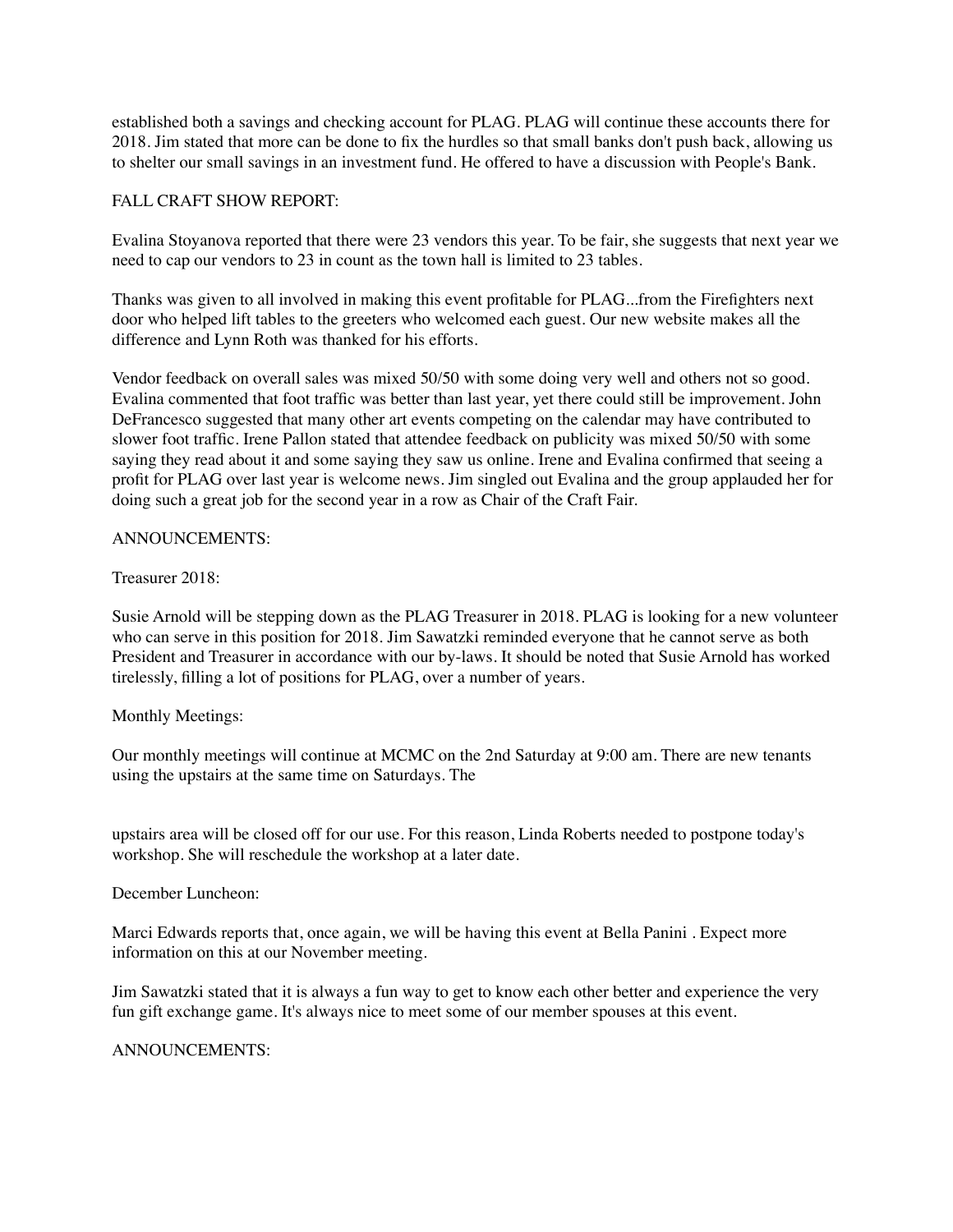John DeFrancesco: There is a group that meets every Tuesday, 10 am-12:30pm at Hobby Lobby, Powers & Barnes. They have an opening for one additional artist at this time (total of six tables). If interested, contact Karl Knebl at 719-573- 0751, or email KKNEBL@juno.com.

John DeFrancesco: jdefrancesco522@comcast.net www.johndefrancesco.com

Jim Sawatzki: He will show his film "Star on Sundance" on Sunday, November 12th and 16th at the Monument Library at 2:00 pm. This film was showcased on PBS.

Lynn Roth: See new Photography at the Tri-Lakes Center for the Arts; currently on display for another two weeks.

November 1st is the kick-off for artists to sign up for the March show at TLCA.

Email to Lynn Roth your website address; or the images and info you want on your PLAG page for the Palmer Lake Art Group website.

Adjournment at 10:18 am. A motion was made by Mary Krucoff and seconded by Don Goodman to adjourn the meeting. Motion carried.

#### Winter Show Entry Form

Show Dates: January  $30$  – February 24, 2018 at Tri Lakes Center for the Arts

Entry deadline: January 19, 2018

Drop off time: Saturday, January 27, 2018 12-1 pm

Pick up time: Saturday, February 24, 2018 10-12 am

Reception: Friday January 2, 2018 6-8 pm

Entry fee: Members \$35 for up to 3 pieces of art (painting, sculpture, etc)

Non-members \$40 for up to 3 pieces of art (painting, sculpture, etc)

Limitations: Painting size must be equal or less than 1200 square inches. Larger paintings may be submitted, but will count as 2 paintings. All paintings must be ready to hang with wire hangers.

3-D art is also acceptable.

Bin Art may also be submitted, matted and wrapped, labeled on the front with: Title, medium, price, and artist. Size is 16 inches x 20 inches maximum. Maximum price is \$125. Limit is 10 entries. Two copies of a typed list of all bin art, including the above information must be submitted with the bin art. (You may also want to make a copy for your records).

Entry forms are final. No changes in title, price, etc. after the entry is submitted.

Tri Lakes Center for the Arts and Palmer Lake Art Group are not responsible for damages to an entry.

TLCA will handle sales, and will take their commission (30%) and send the rest of the price to the artist.